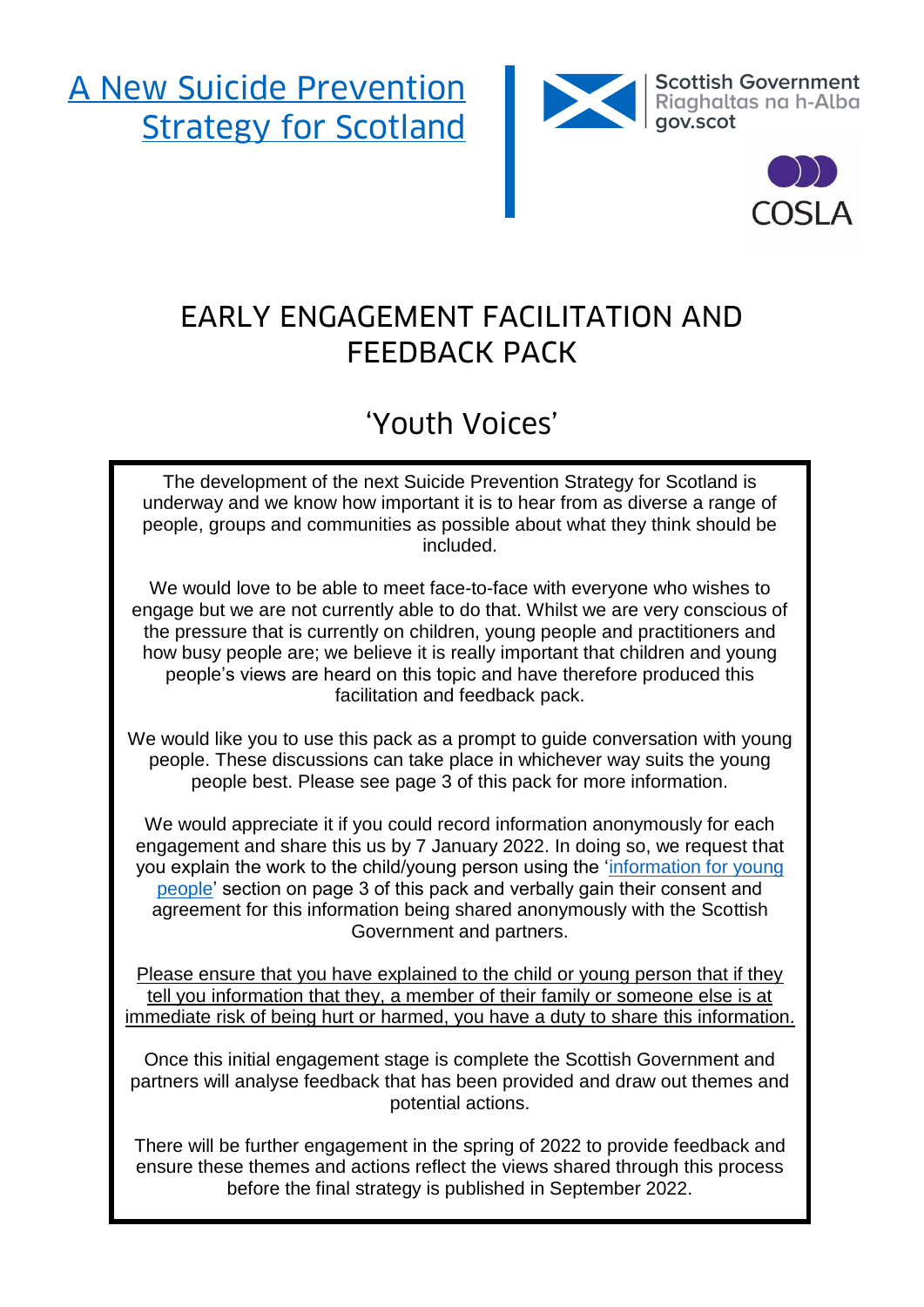# A New Suicide Prevention Strategy for Scotland and I gov.scot





## **Background**

The Scottish Government and the Convention of Scottish Local Authorities (COSLA) are publishing [a new suicide prevention strategy for Scotland,](https://www.cosla.gov.uk/about-cosla/our-teams/health-and-social-care/local-area-suicide-prevention-action-plan-guidance2) in September 2022.

This strategy will replace the current [Suicide Prevention Action Plan \(SPAP\)](https://www.gov.scot/publications/scotlands-suicide-prevention-action-plan-life-matters/) which was published in 2018 and is currently delivered through the [National Suicide Prevention](https://www.gov.scot/groups/national-suicide-prevention-leadership-group/)  [Leadership Group \(NSPLG\).](https://www.gov.scot/groups/national-suicide-prevention-leadership-group/) The strategy will be long term and is likely to cover the next 10 years, although this timeframe has not yet been confirmed.

There will also be accompanying action plans which sit alongside the strategy and will describe clear actions to be taken in the short term which flow from themes outlined in the strategy document. The action plan document will be refreshed over the lifetime of the strategy.

Our vision is for Scotland to be a place where suicide is preventable and prevented, and where help and support is available to anyone feeling suicidal, and to those who have lost a loved one.

Because this strategy is for the whole of Scotland, we are eager to ensure that we take a collaborative approach to development of the strategy from the beginning. We want to hear from individuals, groups and communities across Scotland about what matters to them and what they think should be included in Scotland's new suicide prevention strategy throughout its' development over the next year.

The strategy and action plan should reflect the fact that different people have different needs. Equality legislation covers the protected characteristics of age, disability, gender, pregnancy and maternity, race, religion and belief, and sexual orientation. The strategy has the potential to affect everyone so we are eager to ensure consideration is also given beyond the list of protected characteristics, to include wider socio-economic considerations such as poverty, employment, and others.

For more information, you can visit the dedicated webpage for the strategy at:

[Suicide Prevention Strategy Development | COSLA](https://www.cosla.gov.uk/about-cosla/our-teams/health-and-social-care/local-area-suicide-prevention-action-plan-guidance2)

 $\mathfrak{p}$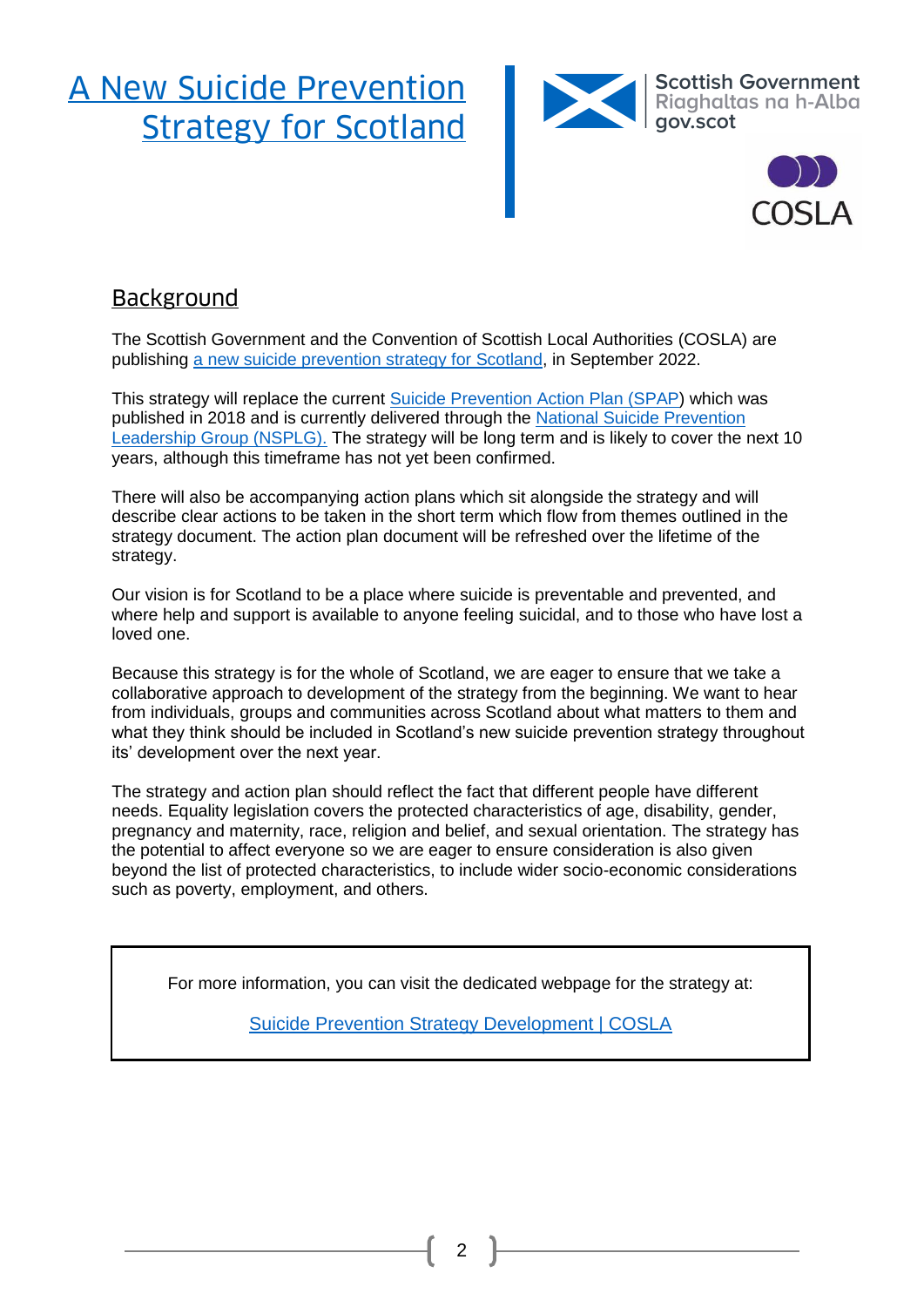



### What you can do

In order to ensure that the next Suicide Prevention Strategy for Scotland is a strategy for everyone, we want to hear about what matters to you and the groups you represent.

The strategy is at the early stages of development and this toolkit is to help you support young people to share thoughts and views on what the final strategy should look like.

Questions could be asked over the phone, text, virtually or in person and can be as part of a group discussion or on a one to one basis. The intention is that they are used flexibly and based on what children and young people are most interested or concerned about and in a manner that suits them. Responses can be submitted for all topics or a selection of questions can be answered. An optional recording template is available to support you to submit a response.

We would also encourage youth organisations/ practitioners and where suitable young people to complete the online questionnaire, this can be found [here.](https://www.cosla.gov.uk/about-cosla/our-teams/health-and-social-care/local-area-suicide-prevention-action-plan-guidance2) We would also ask organisations to share this information with any groups you are aware of who may have an interest in this area. Additionally, we would welcome any evidence you might have or know of around current gaps in suicide prevention activity affecting your particular networks, groups and communities.

## <span id="page-2-0"></span>Information for Young People

The Scottish Government and COSLA want and need to hear from you!

Young people have a voice and should be given a say in the issues that affect them and right now the Scottish Government is gathering views on what the new suicide prevention strategy and action plan should look like. They want to hear your thoughts on what should be included so have asked the people that work with you to talk about this and see if you would like to take part. If you are happy to do so, they will ask you some questions and write down your views, so they can share this with the Scottish Government and the organisations they work with.

When having discussions please remember there is no requirement to share any details of your experience and you should share only what you are comfortable with. The Scottish Government and their partners will read all the information you and other young people have given them and will let you know what they did with the information. This will be looked at alongside views from workers, researchers and the public and will help them to focus on what work needs to happen in their new suicide prevention strategy and action plan. Only information relevant to the questions will be shared with the Scottish Government and they won't be given your personal details.

If you are happy to participate, please let '*the person running this session'* know.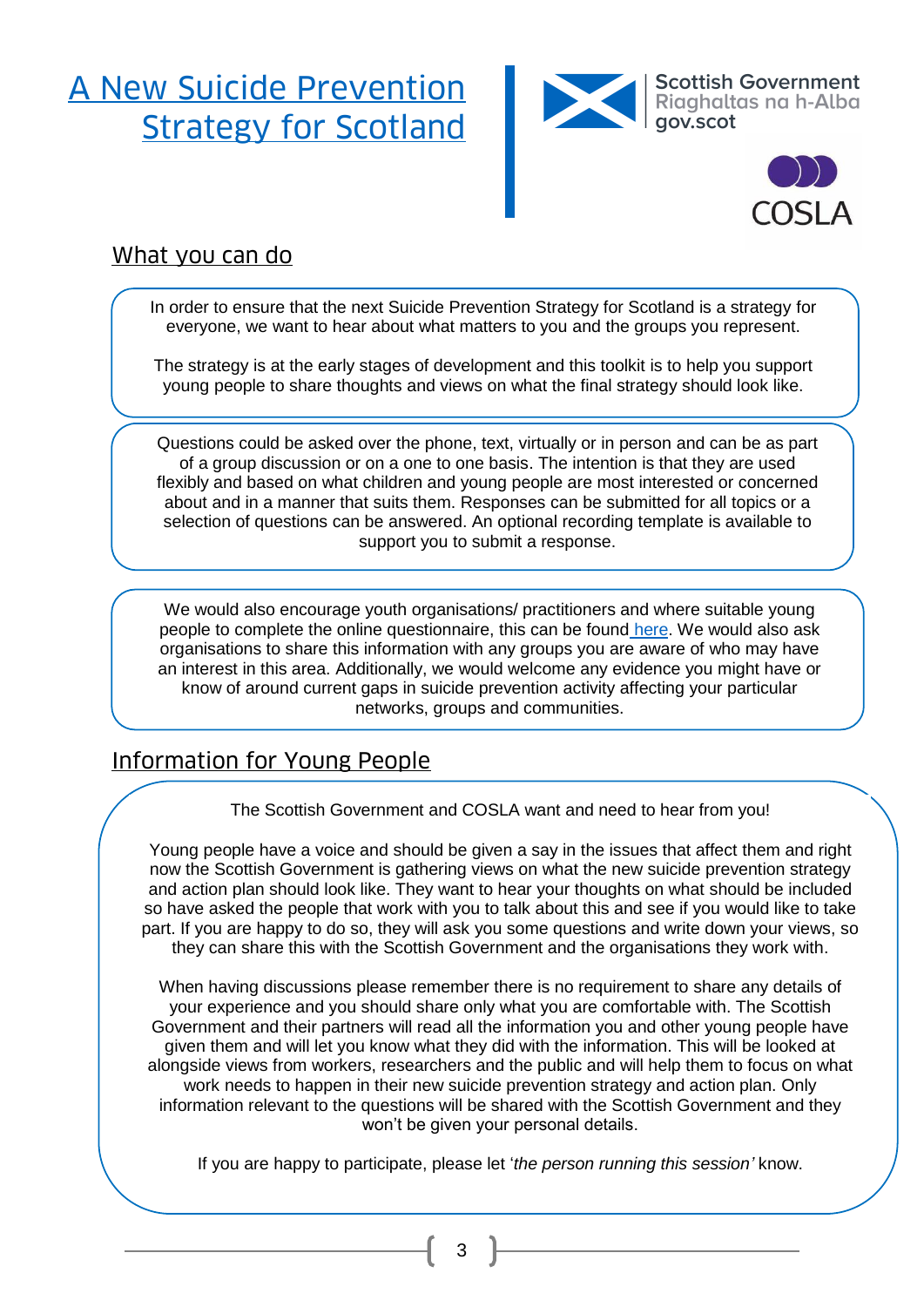

## Prompt questions for your session

You might want to consider the questions below in your conversations with young people about the new Strategy, and wider suicide prevention work, as well as some general questions that could apply to any area.

We know thoughts and experiences may not fit neatly into one area, and that the best results often come from conversations that are allowed to flow naturally. You do not need to discuss all the areas outlined or feedback on them, and you should feel free to adapt them to the needs of your group (or not use them at all!).

For each topic in the boxes below, we are looking for the answers to: **What words do you use to describe these topics? What is currently working well? What needs to change?**

**Prevention** - being understood as the support given to keep people safe and well. How can we prevent people reaching the point of having thoughts about not wanting to be alive/ thoughts of suicide for example, promoting good health and wellbeing, reducing trauma, engagement in community activities etc.?

**Early Intervention** - being understood as the support given when a problem first emerges. How can we ensure that people get help at as early a point as possible when they begin to experience suicidal thoughts/ thoughts about not wanting to be alive?

**Crisis Intervention** - being understood as the support given where someone is distressed or at risk of taking their life.

What should be done to help people who reach a point of suicidal crisis/ take part in behaviours that are a danger to their life?

**Postvention** - being understood as support given after someone attempts to take their own life or where sadly someone does die by suicide, support given to those around them such as family and friends. How can we support survivors of suicide attempts? What support should there be for those bereaved by suicide?

**Tackling Stigma** - being understood as "The negative attitudes or beliefs based on a preconception, misunderstanding or fear"[\(See Me\)](https://www.seemescotland.org/stigma-discrimination/understanding-mental-health-stigma-and-discrimination/).

We know open discussion can help save lives, so how can we help to tackle the attitudes and silence around suicide?

**Raising Awareness** - being understood as a way of educating people about a topic or issue with the hope of changing their attitudes, behaviours and beliefs.

What opportunities are there to raise awareness of suicide and suicide prevention work?

**Building Capacity** - being understood as developing & strengthening skills, knowledge, abilities & resources.

How can we help people to develop skills and knowledge to help prevent suicide? Do you think certain people should have certain skills & knowledge? What would be useful skills & knowledge for young people to have? What would be useful knowledge & skills for adults in your life to have?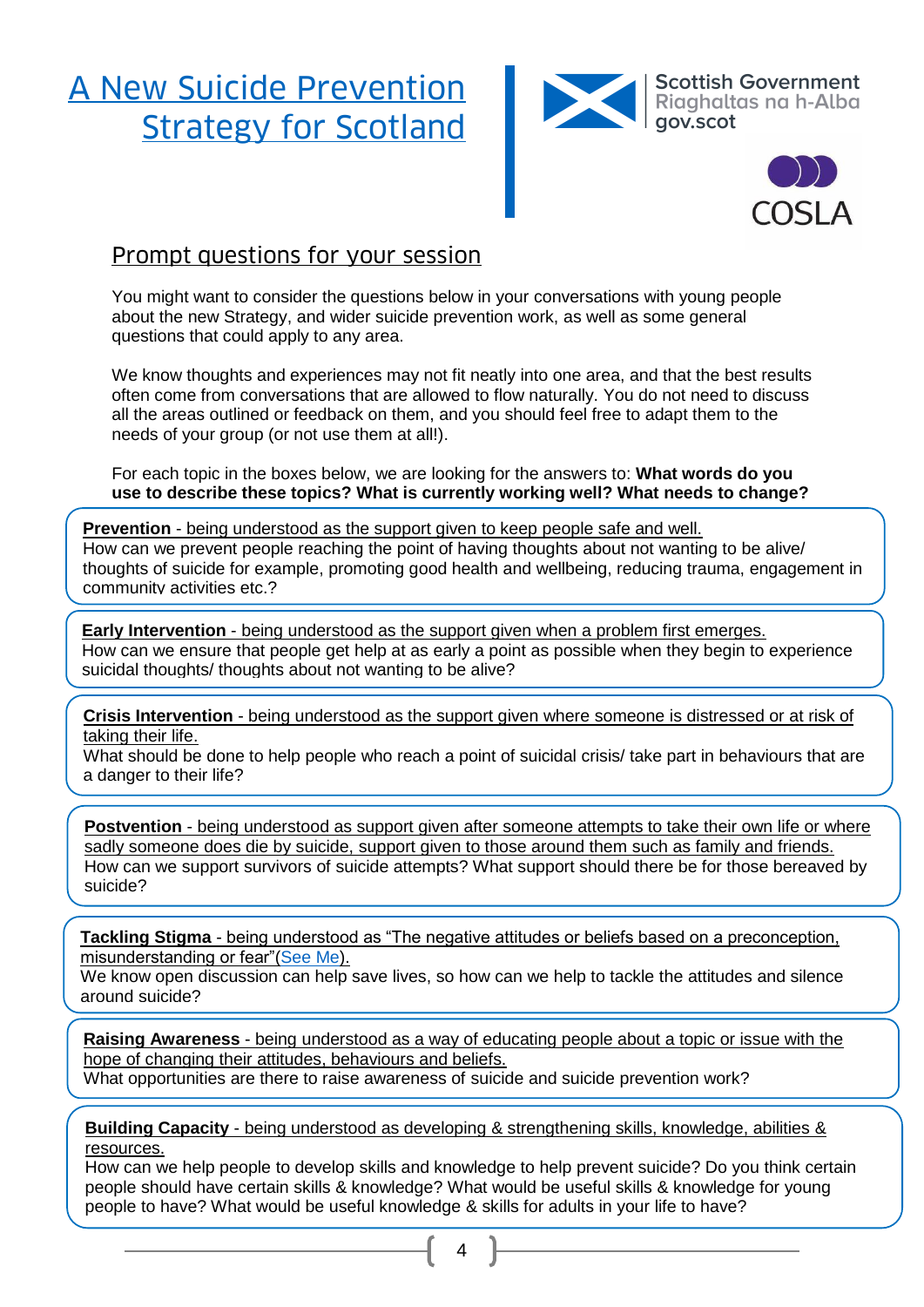# A New Suicide Prevention Strategy for Scotland and I gov.scot





## Suggested activities for promoting discussions creatively

The below has been designed as a list to offer inspiration and consideration of the approaches you may wish to take to discuss this important and sensitive topic with the children and/or young people you work with. It is not an exhaustive list but we hope that they are useful as a starting point to illustrate the different tools and resources available. We also recognise that many organisations already have creative and innovative ways of engaging children and young people that suit their young people's needs and so those listed below may not be needed at all.

#### **Collaborative tools for online meetings:**

- **Padlet: a real-time collaborative web platform where users can upload, organise, and** share content to virtual bulletin board (which can be locked), more information [here.](https://padlet.com/)
- Miro: an online collaborative whiteboard platform (which can be locked, more information is [here.](https://miro.com/signup/#:~:text=Miro%3A%20the%20collaborative%20whiteboard,platform%20for%20distributed%20teams.%20)

#### **Check in tools for online meetings:**

On a scale of Baby Yoda, how are you feeling today?

In an online setting, it can be harder to pick up how members of a group are feeling, one way of doing this is having a check in activity at the start of your session. One tool that could be used to facilitate this, although there are many good practices is, 'how are you feeling today' meme and asking members where they feel comfortable to share which image they relate to and why. Opposite provides an example of this.

It may also be useful to plan in time after the session for group members to raise any issues they have, given the sensitivities of the topic being covered.

#### **Creative resources for in-person and online meetings:**

- You may also wish to look at the creative resources you have to hand such as Lego, crafts, playdough, pens and paper, voice notes and reflect on how these may be used to creatively engage the group.
- **IFICH** Iriss's Co-production Project Planner, which provides examples of co-productive activities that can be adapted to suit a topic/ conversation-more information is [here.](file:///C:/Users/jenny/Downloads/iriss-coproduction-project-planner-tools.pdf)
- Citizen Engagement Activities, which provides examples of co-productive activities that can be adapted to suit a topic/ conversation-more information is [here.](Participation%20Activities%20-%20Citizen%20Engagement%20Activities%20(citizen-engagement.eu))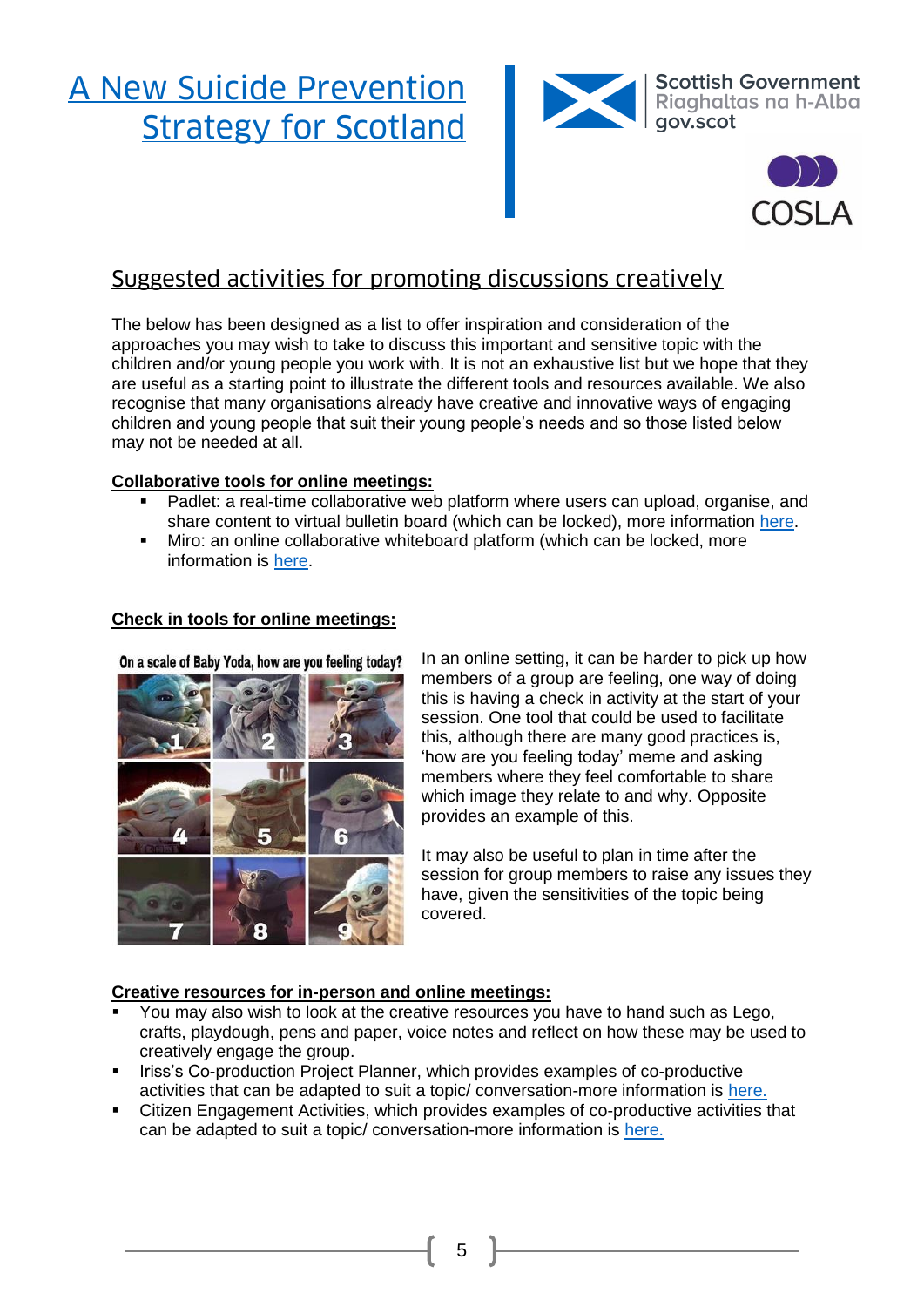



## Submitting your Feedback

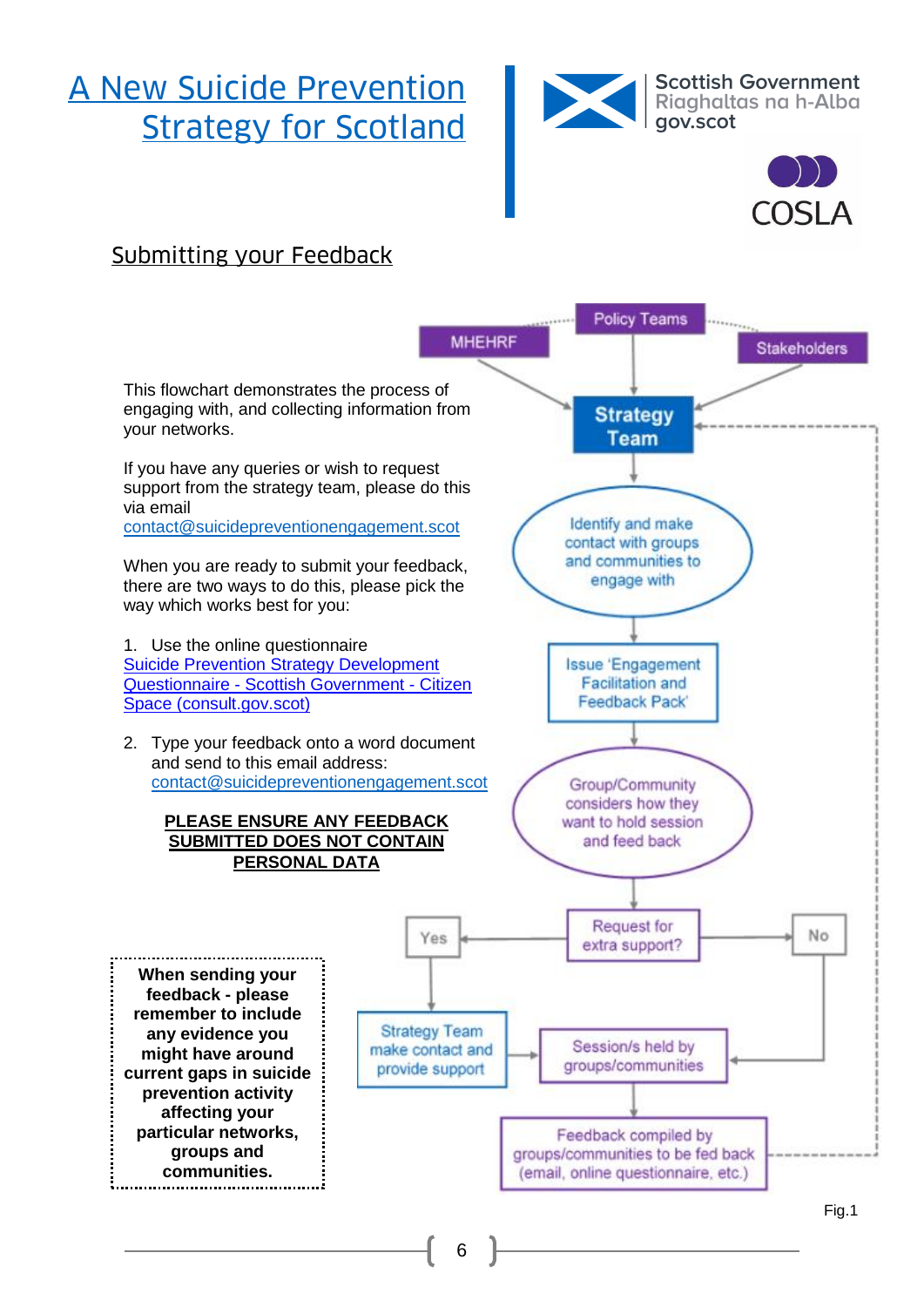# A New Suicide Prevention Strategy for Scotland



## Available support

We know that discussing aspects of suicide and suicide prevention can be difficult and can impact emotionally on those involved in any events you may hold. It is important to know where people can get support if they need it both during and after any discussions you may have. Please see below for a list of organisations who can provide support; you may wish to include links to some or all of these resources in your engagement sessions.

- **Shout Crisis Text-line** Shout 85258 is a free, confidential 24/7 text messaging support service for anyone who is struggling to cope. Text: "Shout" to 85258, text "YM" if you are under 19.
- **Kooth** The [Kooth](https://www.kooth.com/) team provide free, safe and anonymous online support and counselling.
- **Breathing Space** Breathing Space is Scotland's mental health helpline for individuals experiencing symptoms of low mood, depression, or anxiety, and offers free and confidential advice for individuals over the age of 16. They can be contacted on **0800 83 85 87**, 6pm to 2am Monday to Thursday; and from 6pm Friday throughout the weekend to 6am Monday.
- **Samaritans** Samaritans provide confidential non-judgemental emotional support 24 hours a day for people who are experiencing feelings of distress or despair. You can contact Samaritans free on short code **116 123** or via email on **[jo@samaritans.org](mailto:jo@samaritans.org)**
- **NHS24 Mental Health Hub** Telephone advice and support on healthcare can be obtained from NHS24 on the short code **111**; the Mental Health Hub is open 24/7.
- **Childline** a listening service for anyone under the age of 19. Freephone 0800 1111
- **NSPCC** helpline for adults who are worried about children. Freephone 0808 800 5000

## Acknowledgements

This youth engagement and feedback pack was drafted with insight from the resources produced by **Youth Justice Voices** in their 2020 work to capture the views of children and young people in the new Youth Justice Vision for Scotland. We would like to thank this group and their workers for their support**.** 

Youth Justice Voices is a youth justice advisory group that uses creative ways to enable young people to be heard in the justice system, and explore and share their experiences with policymakers, managers, corporate parents and the Scottish Government. It is a Scotland-wide participation project, jointly run by Staf and The Centre for Youth and Criminal Justice (CYCJ) and funded by The Life Changes Trust, which seeks to amplify the voices of care and justice experienced young people (aged 16-25) to influence national change. More information available by clicking [here.](https://www.staf.scot/Listing/Category/youth-justice-voices)